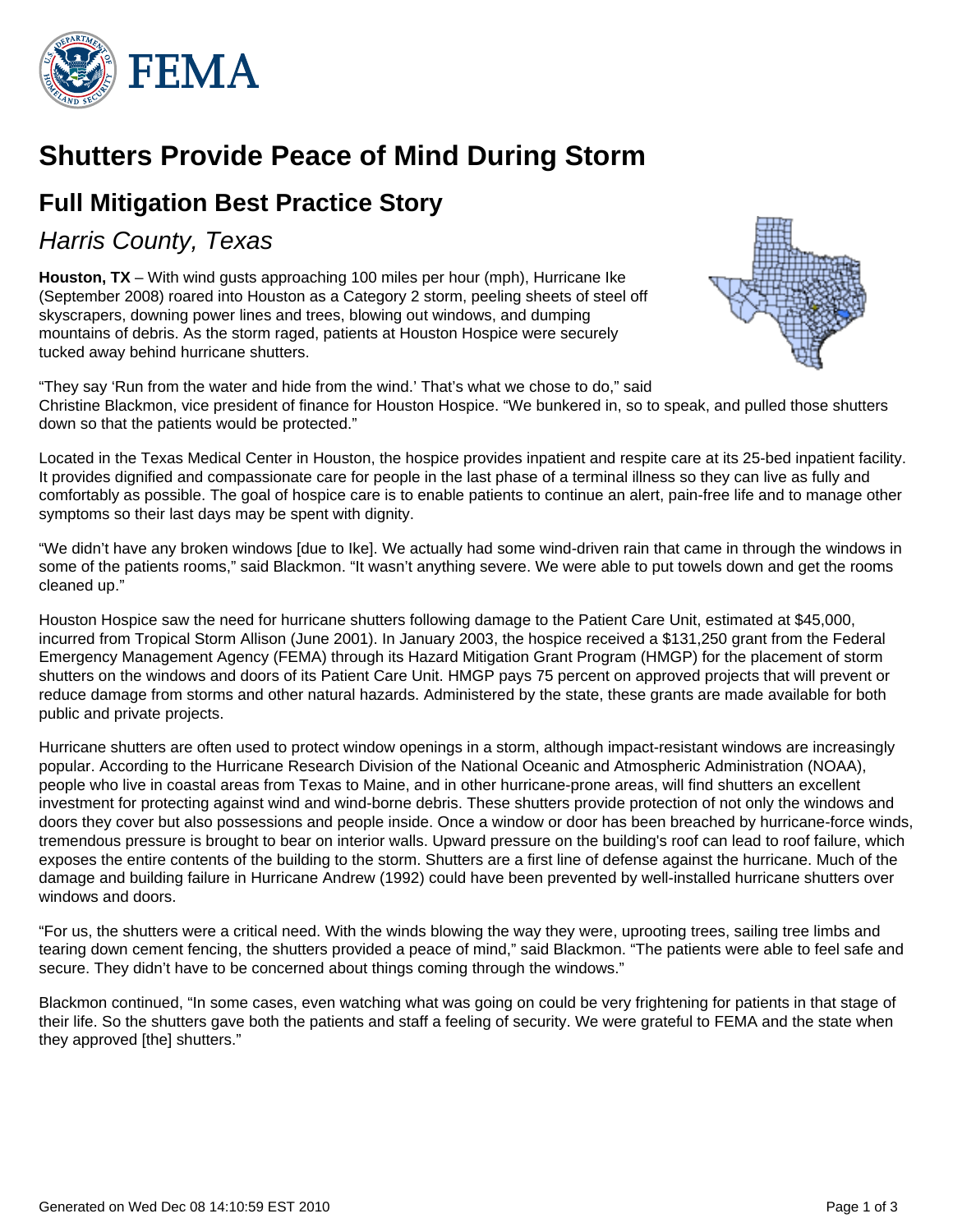Geographical Area: **Single County in a State**

FEMA Region: **Region VI**

State: **Texas**

County: **Harris County**

City/Community: **Houston**

#### **Key Activity/Project Information**

|                                      | Sector: Public                                         |
|--------------------------------------|--------------------------------------------------------|
|                                      | Hazard Type: Hurricane/Tropical Storm                  |
|                                      | Activity/Project Type: Retrofitting, Structural        |
|                                      | Structure Type: Concrete, Reinforced                   |
| Activity/Project Start Date: 01/2003 |                                                        |
| Activity/Project End Date: 09/2005   |                                                        |
|                                      | Funding Source: Hazard Mitigation Grant Program (HMGP) |
|                                      | Funding Recipient: Critical Facility - Medical         |
| Application/Project Number: 0135     |                                                        |

| <b>Activity/Project Economic Analysis</b> |                             |
|-------------------------------------------|-----------------------------|
|                                           | Cost: \$175,000.00 (Actual) |
| Non FEMA Cost: 43750                      |                             |

#### **Activity/Project Disaster Information**

Mitigation Resulted From Federal Disaster? **Yes** Federal Disaster #: **1379 , 06/09/2001** Federal Disaster Year: **2001** Value Tested By Disaster? **Unknown** Repetitive Loss Property? **No**

**Reference URLs**

No URLs were submitted